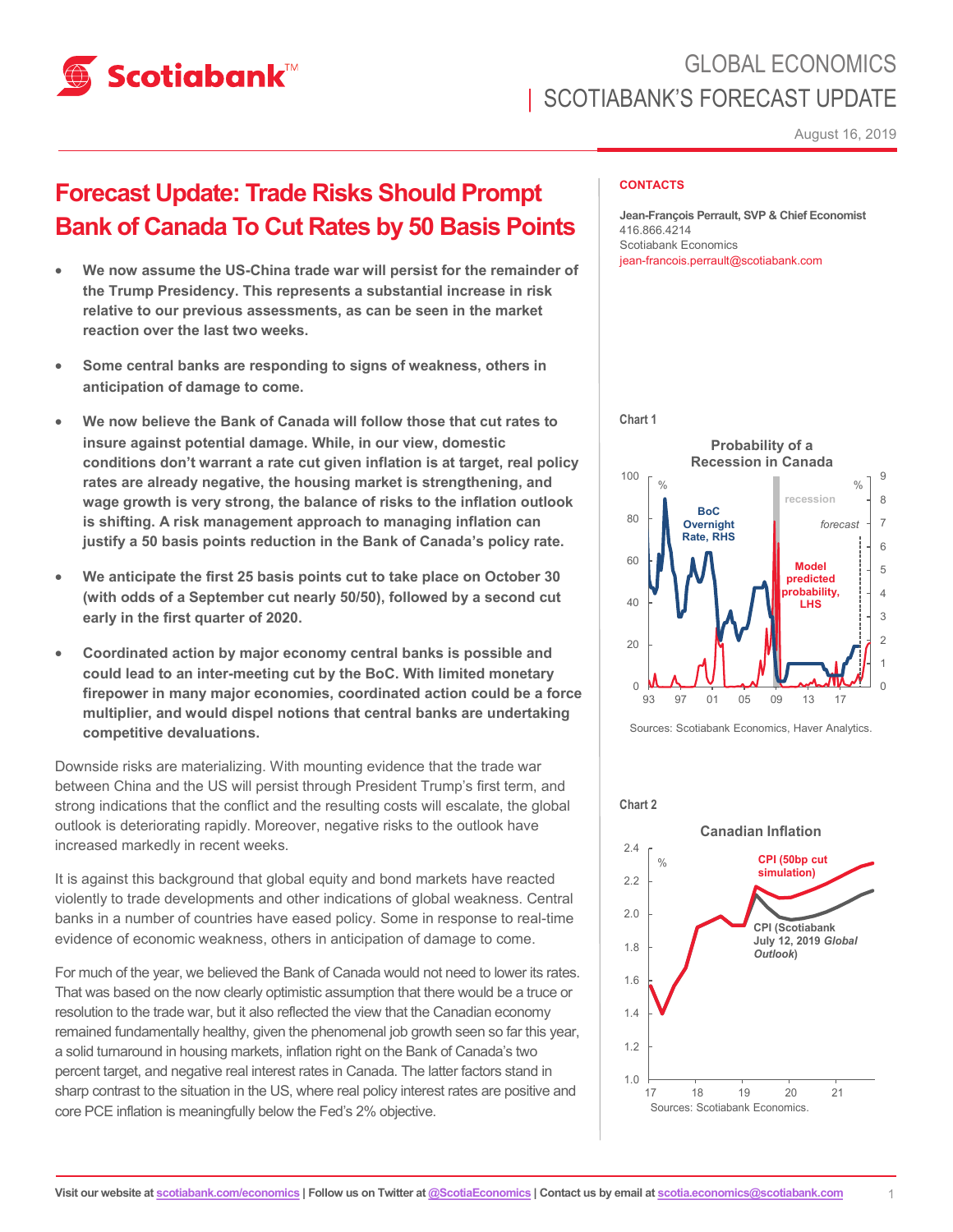

### GLOBAL ECONOMICS | SCOTIABANK'S FORECAST UPDATE

August 16, 2019

**Given the evolution of risks, we now think the Bank of Canada should take some insurance and cut rates by 50 basis points by the end of 2020Q1**. Were Canada an island, cut off from the rest of the world, such a move would not be necessary. As Governor Poloz has indicated a number of times, he considers the implementation of monetary policy within a risk management framework as have previous Governors. Risks to the Canadian economy are on the rise. Dependent as it is on international trade, Canada cannot be immune to the rising tide of protectionism. The darkening outlook for other exporters drives this point home: consider that the German economy contracted in 2019Q2.

A demonstration of this risk management approach over the inflation targeting history is apparent in chart 1, which indicates that when the probability of a recession in Canada rises to the 10% level or so, the Bank of Canada has always cut. It is evident that the balance of risks to growth has shifted, and that as a consequence the risks of lower inflation are now greater. Our gauge of recession probabilities, which uses the yield curve and consumer confidence, points to a 20% risk of recession in Canada by the end of next year, well above the level associated with interest rate cuts in the past. An interest rate cut is required to balance risks to the inflation outlook.

**Cutting rates comes with risks.** There are clear indications that the housing market is strengthening on the back of falling mortgage rates and strong population, employment and wage growth. Rate cuts would put upward pressure on home prices in some markets and encourage households to borrow. With household indebtedness already high, and with the Governor having spoken at length about the risks associated with high household debt, rate cuts could increase financial stability risks. Inflation currently seems glued to the Bank's 2% target, but the strength of the job market is leading to strong wage gains. Average hourly wages are rising at the highest pace in 10 years and, with low productivity, this has the potential to generate higher inflation.

If the downside risks fail to materialize, a 50 basis point cut would lead to a minor overshoot of the BoC's target, with inflation hitting a peak of 2.3% in early 2021 (chart 2). That, to us, is a small price to pay for an insurance policy given the deteriorating global environment. In keeping with the risk management approach, Governor Poloz can quickly undo these cuts if the dark clouds part or if it becomes evident that Canadian financial stability is at risk.

**On timing, we believe the Bank will cut rates at the October 30 meeting**, but the odds are near even that it cuts on September 4. Much will depend on the evolution of risks over the next couple of weeks. Amplification of the trade rhetoric and continued reaction in financial markets could push the BoC to move in September. Arguing for an October cut is the release of Q2 GDP in late September, which is on track to rise by about 3%, well above the 2.3% forecast by the BoC in the July *Monetary Policy Report*. Also key will be the August print for the labour market, which will indicate whether the fall in jobs observed in July is a sign of a cooling labour market, while also revealing if wage gains are accelerating further.

**An inter-meeting cut is possible and may well be desirable.** With limited monetary firepower in most advanced economies, and with the need for policy stimulus becoming increasingly evident at the global level, **there is a possibility that leading central banks engage in coordinated monetary easing.** Such a move would reassure markets, but also act as a force multiplier to any individual country's effort. Moreover, with President Trump likely to complain that any country that is cutting rates is trying to manipulate its currency, a coordinated move would make it clear that countries are not engaging in expansionary monetary policy to gain competitive advantage. It would also be an opportunity for policymakers to implicitly express in a coordinated fashion their concern about the damage caused by the ongoing trade tensions. Of course, there is the possibility that the positive impulse provided by additional monetary easing would prompt President Trump to take an even more aggressive stance on trade and in so doing undermine the efforts of global central banks to counter the impacts of trade actions.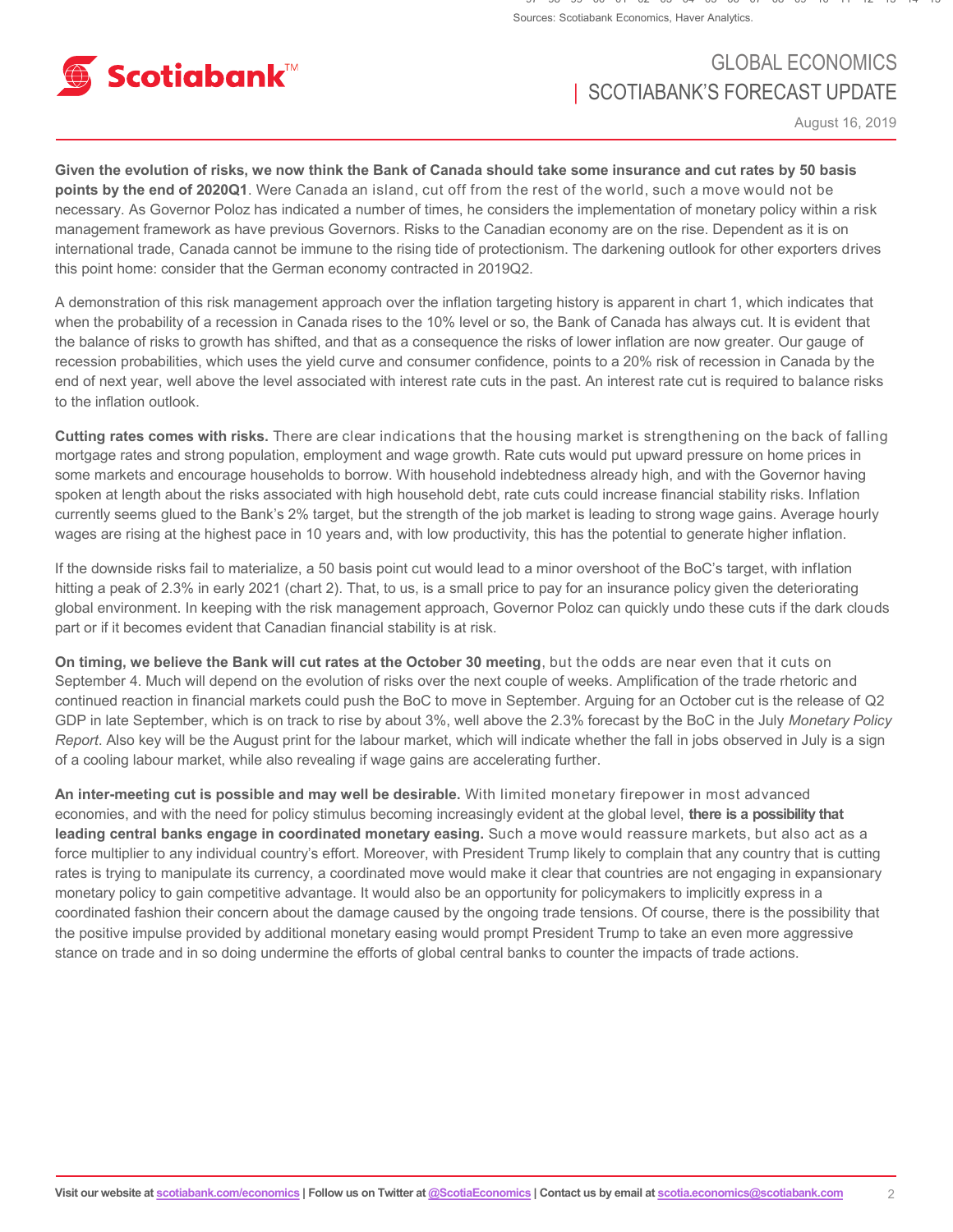

August 16, 2019

**Please note that only the interest rate forecasts have been updated in this table. The economic forecasts have not been updated since our July 12, 2019 outlook and are presented for reference only. They will be updated in our September forecast update.** 

| <b>Quarterly Canadian Forecasts</b>                          | 2018 | 2019           |                 |      | 2020 |                 |      |                 |      |
|--------------------------------------------------------------|------|----------------|-----------------|------|------|-----------------|------|-----------------|------|
|                                                              | Q4   | Q <sub>1</sub> | Q <sub>2e</sub> | Q3f  | Q4f  | Q <sub>1f</sub> | Q2f  | Q <sub>3f</sub> | Q4f  |
| <b>Economic</b>                                              |      |                |                 |      |      |                 |      |                 |      |
| Real GDP (q/q ann. % change)                                 | 0.3  | 0.4            | 2.5             | 1.5  | 2.3  | 2.4             | 2.0  | 1.5             | 1.7  |
| Real GDP (y/y % change)                                      | 1.6  | 1.3            | 1.3             | 1.2  | 1.7  | 2.2             | 2.0  | 2.0             | 1.9  |
| Consumer prices (y/y % change)                               | 2.0  | 1.6            | 2.1             | 1.8  | 1.9  | 2.1             | 2.1  | 2.0             | 1.9  |
| Avg. of new core CPIs (y/y % change)                         | 1.9  | 1.9            | 2.1             | 2.0  | 2.0  | 2.0             | 2.0  | 2.0             | 2.0  |
| Financial                                                    |      |                |                 |      |      |                 |      |                 |      |
| Canadian Dollar (USDCAD)                                     | 1.36 | 1.33           | 1.31            | 1.31 | 1.28 | 1.28            | 1.28 | 1.25            | 1.25 |
| Canadian Dollar (CADUSD)                                     | 0.73 | 0.75           | 0.76            | 0.76 | 0.78 | 0.78            | 0.78 | 0.80            | 0.80 |
| Bank of Canada Overnight Rate (%)                            | 1.75 | 1.75           | 1.75            | 1.75 | 1.50 | 1.25            | 1.25 | 1.25            | 1.25 |
| 3-month T-bill (%)                                           | 1.65 | 1.67           | 1.65            | 1.60 | 1.40 | 1.25            | 1.25 | 1.25            | 1.25 |
| 2-year Canada (%)                                            | 1.86 | 1.55           | 1.47            | 1.30 | 1.20 | 1.20            | 1.25 | 1.25            | 1.25 |
| 5-year Canada (%)                                            | 1.89 | 1.52           | 1.39            | 1.20 | 1.25 | 1.25            | 1.30 | 1.35            | 1.40 |
| 10-year Canada (%)                                           | 1.97 | 1.62           | 1.46            | 1.20 | 1.25 | 1.35            | 1.40 | 1.45            | 1.50 |
| 30-year Canada (%)                                           | 2.18 | 1.89           | 1.68            | 1.40 | 1.45 | 1.55            | 1.60 | 1.65            | 1.70 |
| Sources: Scotiabank Economics, Statistics Canada, Bloomberg. |      |                |                 |      |      |                 |      |                 |      |